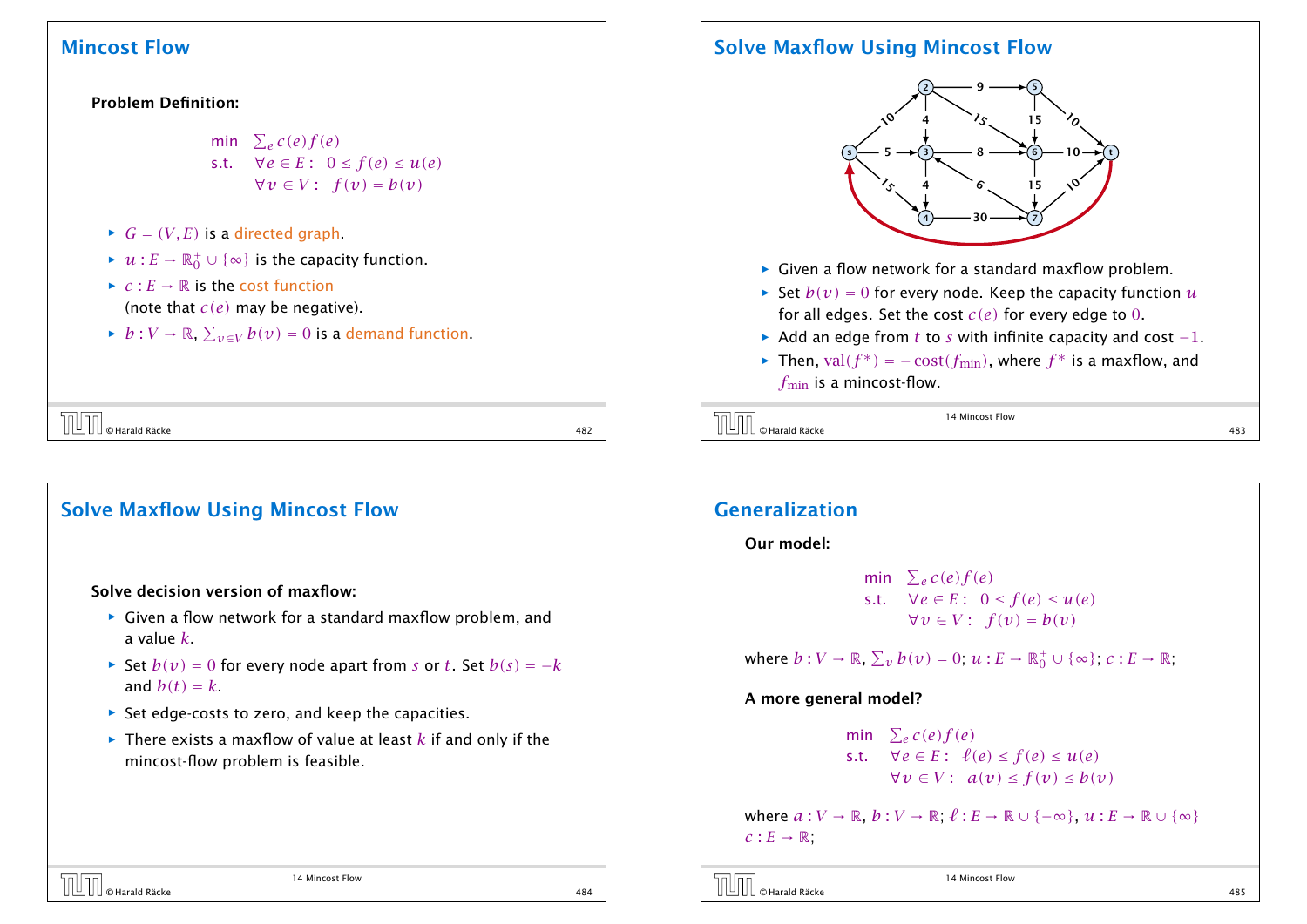## Generalization

#### **Differences**

- $\blacktriangleright$  Flow along an edge *e* may have non-zero lower bound  $\ell(e)$ .
- **Flow along** *e* may have negative upper bound  $u(e)$ .
- $\blacktriangleright$  The demand at a node *v* may have lower bound  $a(v)$  and upper bound  $b(v)$  instead of just lower bound = upper bound =  $b(v)$ .

| $ -$                                                    | Mincost Flow<br>. |             |
|---------------------------------------------------------|-------------------|-------------|
| Räcke<br>$\curvearrowright$<br>an Harald Rock<br>-<br>▃ |                   | 10C<br>t OU |

# Reduction II

min  $\sum_e c(e) f(e)$ s.t.  $\forall e \in E: \ell(e) \leq f(e) \leq u(e)$  $∀v ∈ V$ :  $f(v) = b(v)$ 

We can assume that either  $\ell(e) \neq -\infty$  or  $u(e) \neq \infty$ :



If  $c(e) = 0$  we can contract the edge/identify nodes *u* and *v*.

If  $c(e) \neq 0$  we can transform the graph so that  $c(e) = 0$ .

## Reduction I

min  $\sum_e c(e) f(e)$ s.t.  $\forall e \in E: \ell(e) \leq f(e) \leq u(e)$ *∀v* ∈ *V* :  $a(v)$  ≤  $f(v)$  ≤  $b(v)$ 

We can assume that  $a(v) = b(v)$ :

Add new node *r* .



## Reduction II

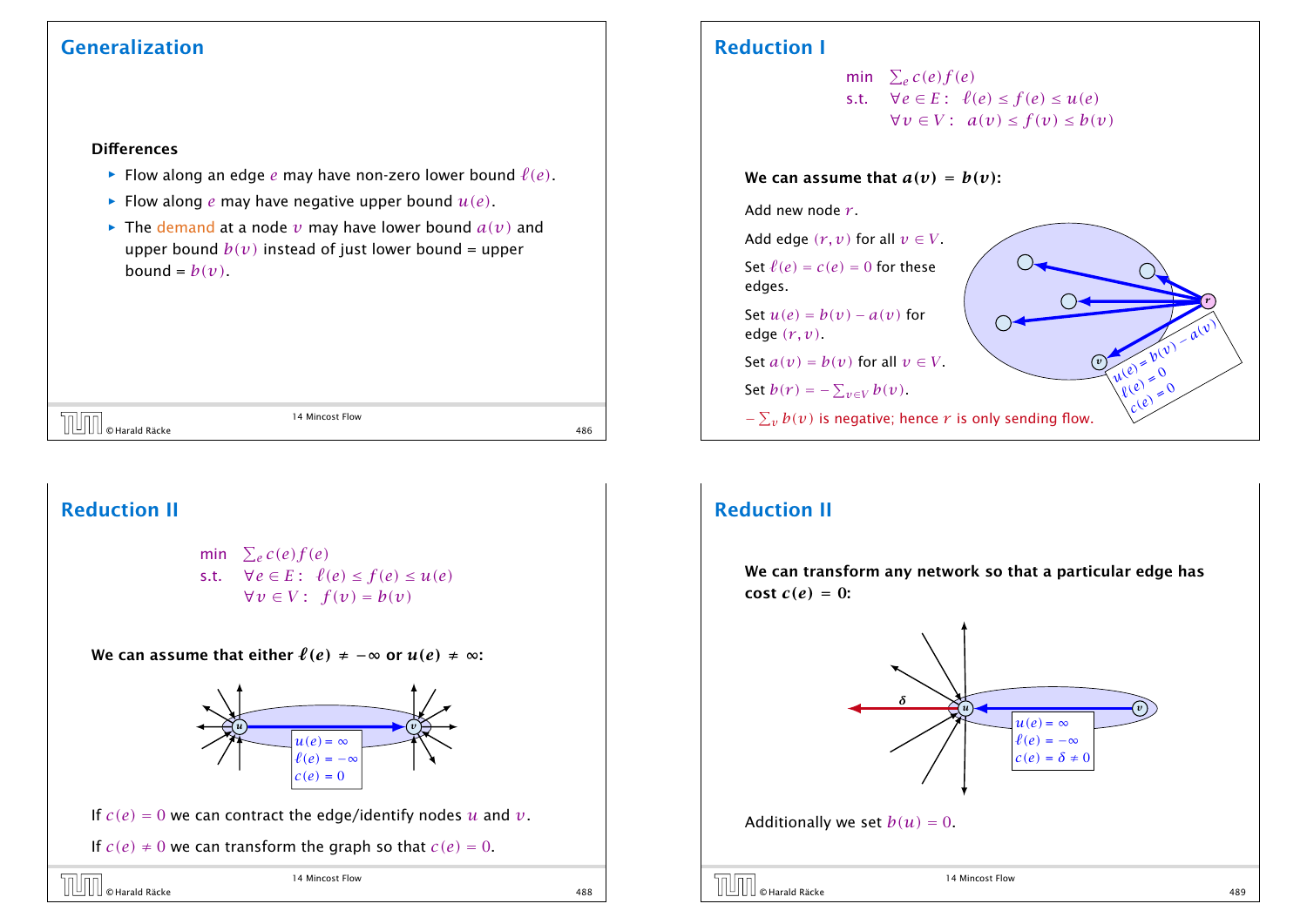## Reduction III



#### We can assume that  $\ell(e) \neq -\infty$ :



#### Replace the edge by an edge in opposite direction.

| nUm<br>∫∐ © Harald Räcke | 14 Mincost Flow | 490 |
|--------------------------|-----------------|-----|

## Applications

 $\blacksquare$ 

#### Caterer Problem

- $\blacktriangleright$  She needs to supply  $r_i$  napkins on *N* successive days.
- $\blacktriangleright$  She can buy new napkins at *p* cents each.
- $\blacktriangleright$  She can launder them at a fast laundry that takes  $m$  days and cost *f* cents a napkin.
- $\blacktriangleright$  She can use a slow laundry that takes  $k > m$  days and costs *s* cents each.
- **▶ At the end of each day she should determine how many to** send to each laundry and how many to buy in order to fulfill demand.
- **Minimize cost.**

## Reduction IV

min  $\sum_e c(e) f(e)$ s.t.  $\forall e \in E: \ell(e) \leq f(e) \leq u(e)$  $∀v ∈ V$ :  $f(v) = b(v)$ 

#### We can assume that  $\ell(e) = 0$ :



|                          | 14 Mincost Flow |              |
|--------------------------|-----------------|--------------|
| © Harald Räcke<br>⊔<br>– |                 | 1 O 1<br>49, |

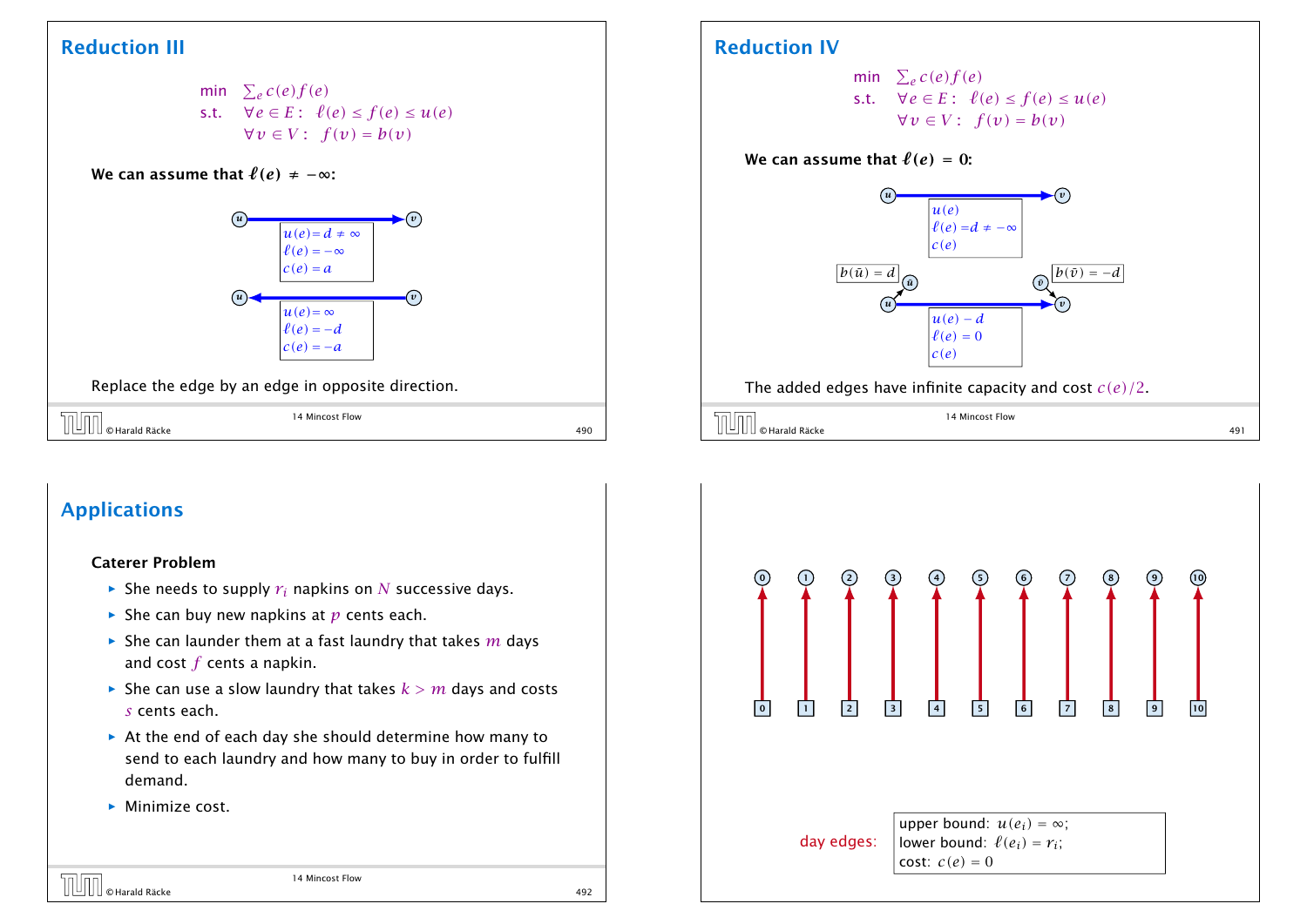





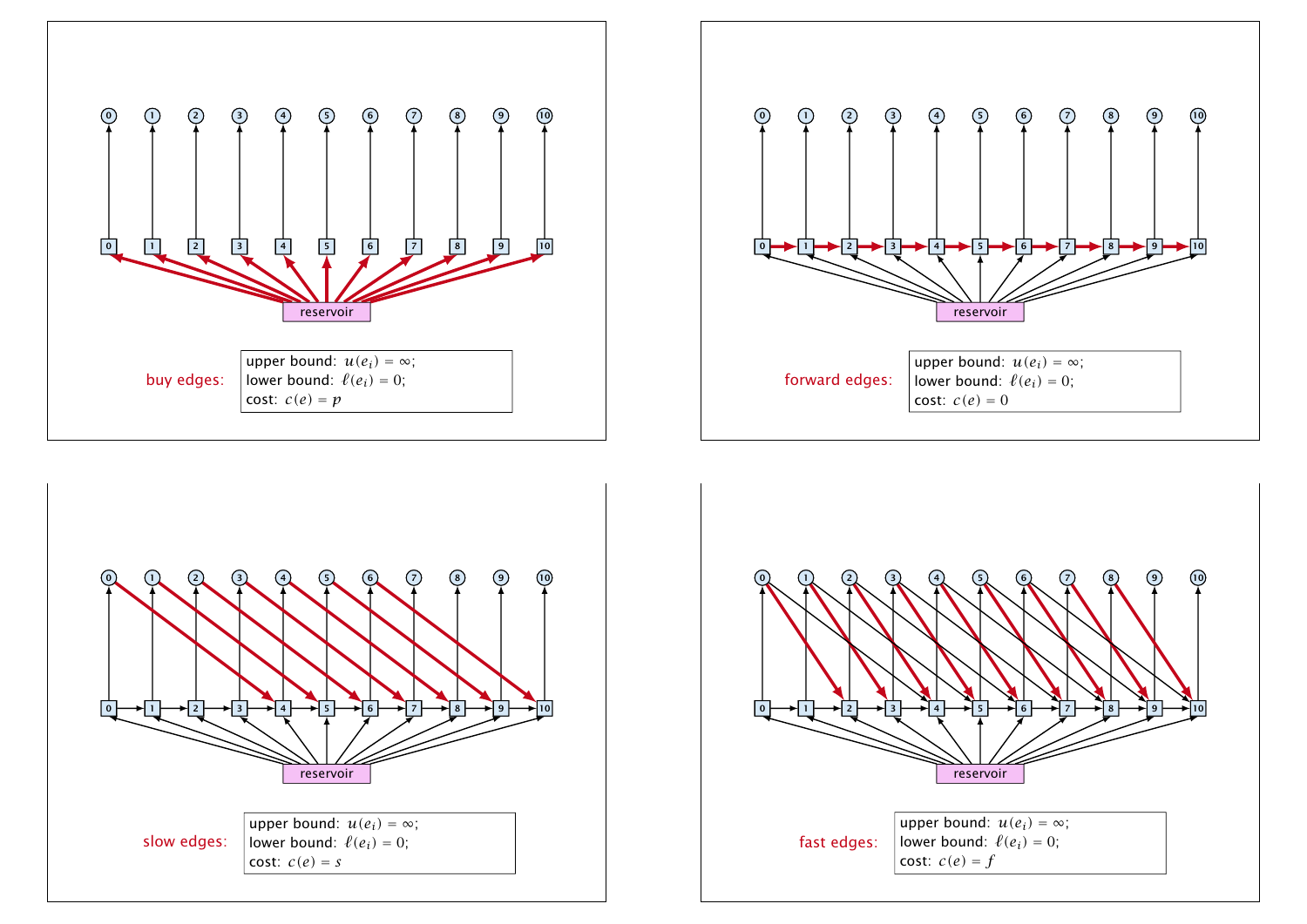

A circulation in a graph  $G = (V, E)$  is a function  $f : E \to \mathbb{R}^+$  that has an excess flow  $f(v) = 0$  for every node  $v \in V$ .

A circulation is feasible if it fulfills capacity constraints, i.e.,  $f(e) \leq u(e)$  for every edge of *G*.

## Residual Graph

The residual graph for a mincost flow is exactly defined as the residual graph for standard flows, with the only exception that one needs to define a cost for the residual edge.

For a flow of z from  $u$  to  $v$  the residual edge  $(v, u)$  has capacity *z* and a cost of  $-c((u, v))$ .

 $\overline{O}$   $\overline{O}$   $\overline{O}$   $\overline{O}$   $\overline{O}$   $\overline{O}$   $\overline{O}$   $\overline{O}$   $\overline{O}$   $\overline{O}$   $\overline{O}$   $\overline{O}$   $\overline{O}$   $\overline{O}$   $\overline{O}$   $\overline{O}$   $\overline{O}$   $\overline{O}$   $\overline{O}$   $\overline{O}$   $\overline{O}$   $\overline{O}$   $\overline{O}$   $\overline{O}$   $\overline{$ 

14 Mincost Flow

#### Lemma 1

*A given flow is a mincost-flow if and only if the corresponding residual graph G<sup>f</sup> does not have a feasible circulation of negative cost.*

⇒ Suppose that *g* is a feasible circulation of negative cost in the residual graph.

Then  $f + g$  is a feasible flow with cost  $cost(f) + cost(a) < cost(f)$ . Hence, *f* is not minimum cost.

⇐ Let *f* be a non-mincost flow, and let *f* ∗ be a min-cost flow. We need to show that the residual graph has a feasible circulation with negative cost.

Clearly *f* <sup>∗</sup> − *f* is a circulation of negative cost. One can also easily see that it is feasible for the residual graph. (after sending −*f* in the residual graph (pushing all flow back) we arrive at the original graph; for this  $f^*$  is clearly feasible)

14 Mincost Flow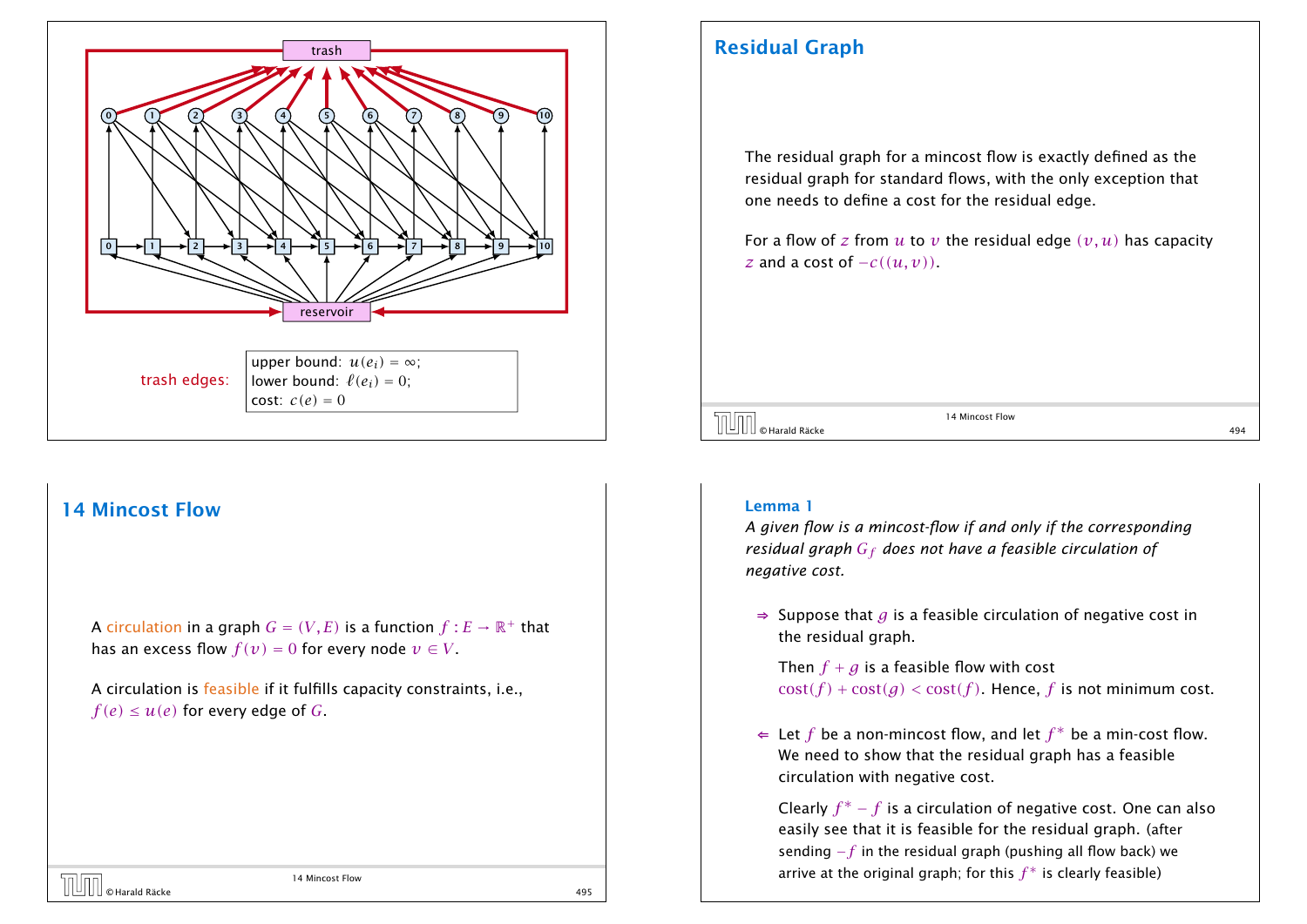

# 14 Mincost Flow Algorithm 22 CycleCanceling $(G = (V, E), c, u, b)$ 1: establish a feasible flow *f* in *G* 2: while *G<sup>f</sup>* contains negative cycle do 3: use Bellman-Ford to find a negative circuit *Z* 4:  $\delta \leftarrow \min\{u_f(e) \mid e \in Z\}$ 5: augment *δ* units along *Z* and update *G<sup>f</sup>* 14 Mincost Flow  $\boxed{\cup}$   $\boxed{\cup}$   $\boxed{\cup}$   $\boxed{\cup}$   $\boxed{\cup}$   $\boxed{\cup}$   $\boxed{\cup}$   $\boxed{\cup}$   $\boxed{\cup}$   $\boxed{\cup}$   $\boxed{\cup}$   $\boxed{\cup}$   $\boxed{\cup}$   $\boxed{\cup}$   $\boxed{\cup}$   $\boxed{\cup}$   $\boxed{\cup}$   $\boxed{\cup}$   $\boxed{\cup}$   $\boxed{\cup}$   $\boxed{\cup}$   $\boxed{\cup}$   $\boxed{\cup}$   $\boxed{\cup}$   $\boxed{\cup}$   $\boxed{\cup}$   $\boxed{\cup}$   $\boxed{\cup$

## 14 Mincost Flow

#### Lemma 2

*A graph (without zero-capacity edges) has a feasible circulation of negative cost if and only if it has a negative cycle w.r.t. edge-weights*  $c : E \to \mathbb{R}$ .

#### Proof.

- ▶ Suppose that we have a negative cost circulation.
- **Find directed path only using edges that have non-zero flow.**
- **Follo** If this path has negative cost you are done.
- **Otherwise send flow in opposite direction along the cycle** until the bottleneck edge(s) does not carry any flow.
- ▶ You still have a circulation with negative cost.
- ▶ Repeat.



14 Mincost Flow

# How do we find the initial feasible flow?



- $\triangleright$  Connect new node *s* to all nodes with negative  $b(v)$ -value.
- $\blacktriangleright$  Connect nodes with positive  $b(v)$ -value to a new node *t*.
- **Figure 1** There exist a feasible flow in the original graph iff in the resulting graph there exists an *s*-*t* flow of value

 $\sum$   $(-b(v)) =$ *v*:*b(v)<*0  $\sum_{\alpha} b(v)$ . *v*:*b(v)>*0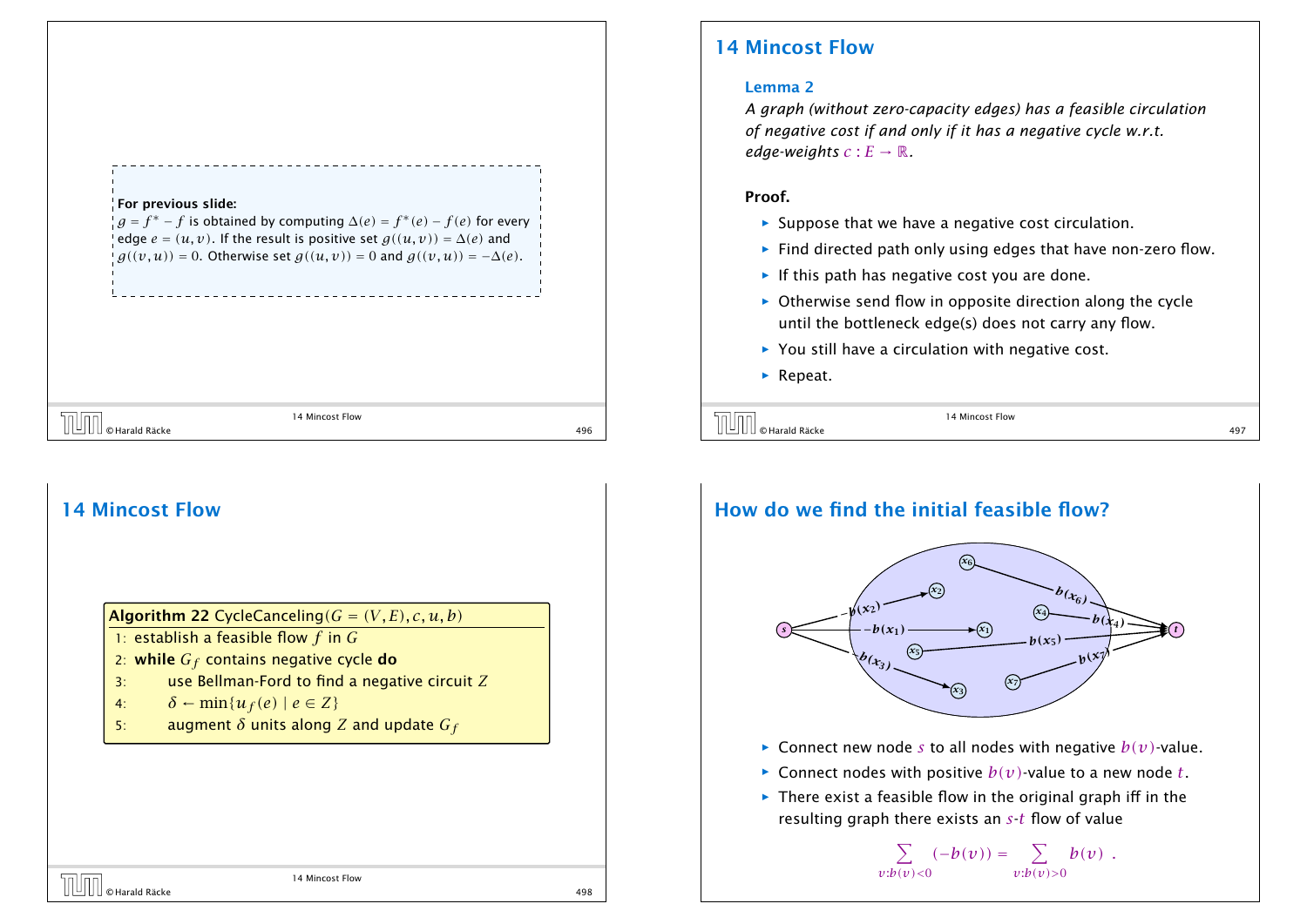



## 14 Mincost Flow



#### 14 Mincost Flow 1 2 3 4 *(*2*,* <sup>1</sup>*) (*-2*,* <sup>3</sup>*) (*-3*,* <sup>1</sup>*) (*3*,* <sup>2</sup>*) (*-1*,* 2*) (*1*,* 2*) (*2*,* <sup>1</sup> *( )* -2*,* <sup>1</sup>*) (*1*,* <sup>2</sup>*) (*-1*,* <sup>3</sup>*)* 0  $-(1)$   $(-1, 2)$   $(4)$ 0 14 Mincost Flow THE GRATIAN STREET STREET ASSESSED MANAGER FROM THE STREET STREET STREET STREET STREET STREET STREET STREET STREET STREET STREET STREET STREET STREET STREET STREET STREET STREET STREET STREET STREET STREET STREET STREET ST